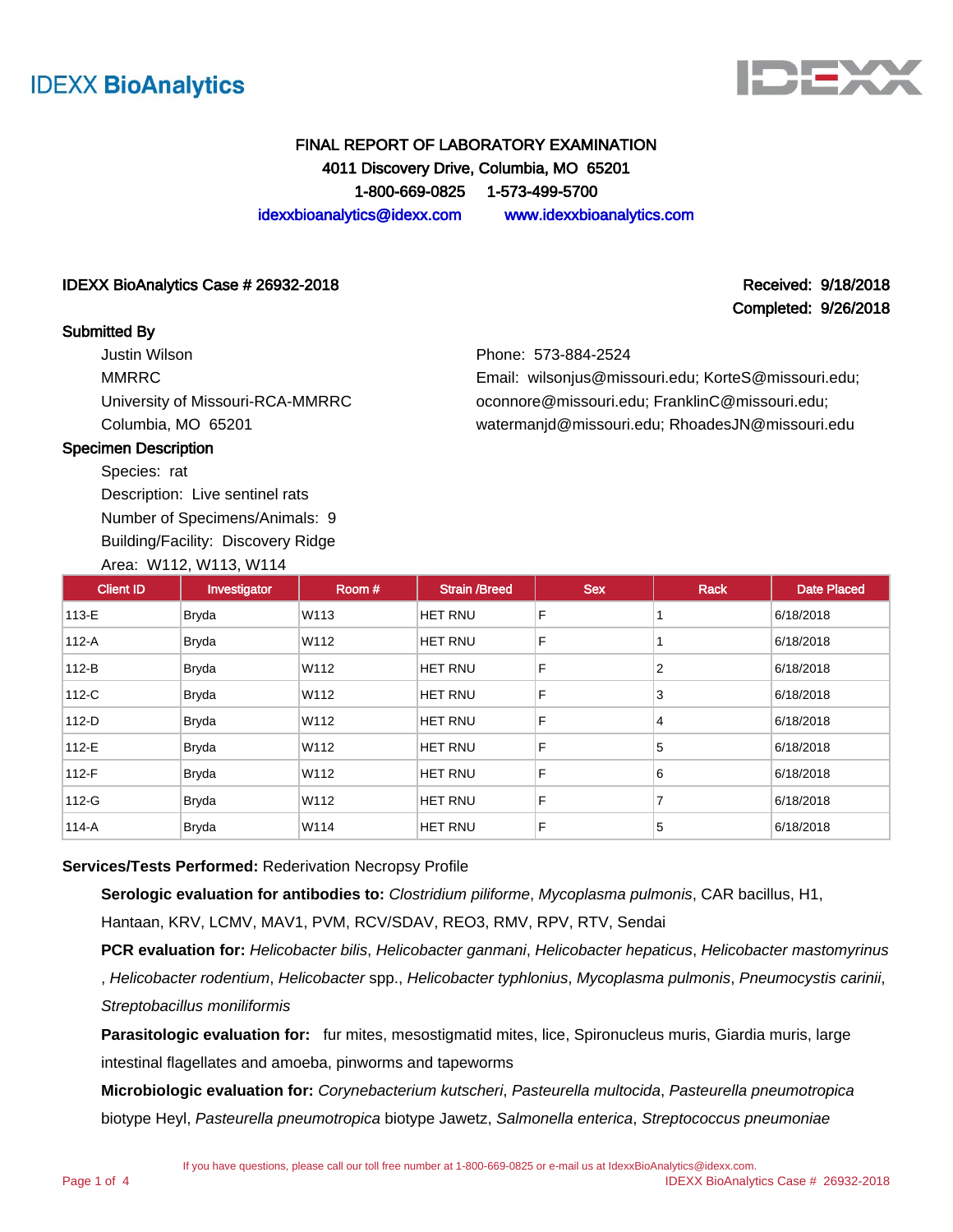**General Comments:** Discovery Ridge - 2018 Q3 'A' room sentinel rat necropsies

**Summary:** All test results were negative. Please see the report for details.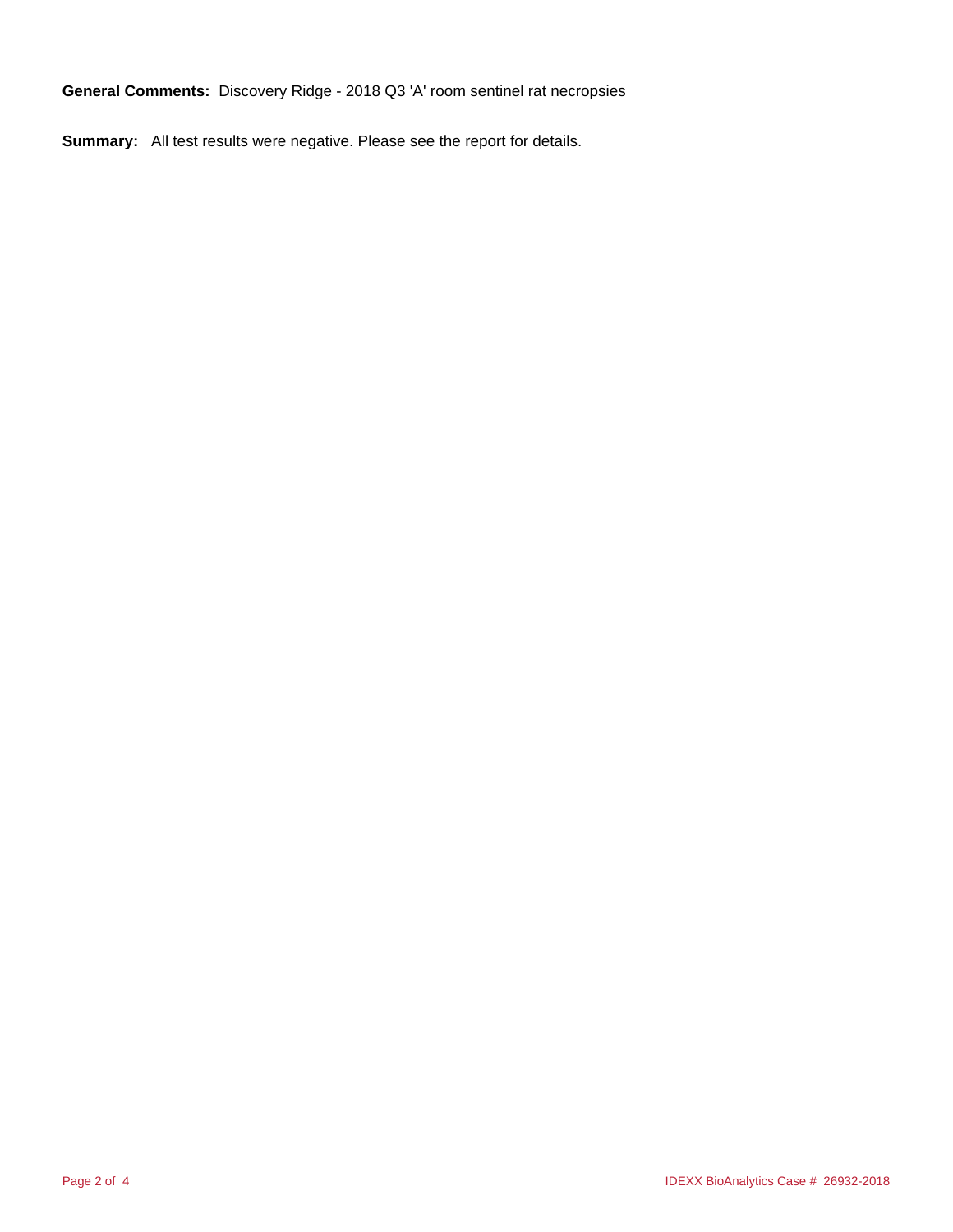## **NECROPSY**

No gross lesions were detected in any of the body systems and organs examined.

## SEROLOGY SUMMARY

|                              | $113-E$        | $112-A$        | $112-B$        | 112-C          | $112-D$        | $112-E$        | $112-F$        | 112-G          | $114-A$        |
|------------------------------|----------------|----------------|----------------|----------------|----------------|----------------|----------------|----------------|----------------|
| <b>CAR bacillus</b>          | $\blacksquare$ | $\blacksquare$ | $\blacksquare$ | $\blacksquare$ | $\blacksquare$ | $\blacksquare$ | $\blacksquare$ | $\blacksquare$ | $\blacksquare$ |
| <b>Hantaan</b>               | $\blacksquare$ | $\blacksquare$ | $\blacksquare$ | $\blacksquare$ | $\blacksquare$ | $\blacksquare$ | $\blacksquare$ | $\blacksquare$ | $\blacksquare$ |
| <b>LCMV</b>                  | $\blacksquare$ | $\blacksquare$ | $\blacksquare$ | $\blacksquare$ | $\blacksquare$ | $\blacksquare$ | $\blacksquare$ | $\blacksquare$ | $\blacksquare$ |
| <b>Mycoplasma pulmonis</b>   | $\blacksquare$ | $\blacksquare$ | $\blacksquare$ | $\blacksquare$ | $\blacksquare$ | ÷.             | $\blacksquare$ | $\blacksquare$ |                |
| MAV <sub>1</sub>             | $\blacksquare$ | $\blacksquare$ | $\blacksquare$ | $\blacksquare$ | $\blacksquare$ | ۰              | $\blacksquare$ | $\blacksquare$ | ۰.             |
| <b>RPV</b>                   | $\blacksquare$ | $\sim$         | $\blacksquare$ | $\blacksquare$ | $\blacksquare$ | $\blacksquare$ | $\blacksquare$ | $\blacksquare$ | $\blacksquare$ |
| <b>RMV</b>                   | $\blacksquare$ | $\blacksquare$ | $\blacksquare$ | $\blacksquare$ |                | $\blacksquare$ | $\blacksquare$ | $\blacksquare$ | ۰.             |
| <b>KRV</b>                   | $\blacksquare$ | ٠              | $\blacksquare$ | $\blacksquare$ | $\blacksquare$ | ۰              | $\blacksquare$ | ۰              | ۰              |
| <b>H1</b>                    | $\blacksquare$ | $\blacksquare$ | $\blacksquare$ | $\blacksquare$ | $\blacksquare$ | $\blacksquare$ | $\blacksquare$ | $\blacksquare$ |                |
| <b>PVM</b>                   | $\blacksquare$ | $\sim$         | $\blacksquare$ | $\blacksquare$ | $\blacksquare$ | $\blacksquare$ | $\blacksquare$ | $\blacksquare$ | $\blacksquare$ |
| <b>RCV/SDAV</b>              | $\blacksquare$ | $\sim$         | $\blacksquare$ | $\blacksquare$ | $\blacksquare$ | ٠              | $\blacksquare$ | $\blacksquare$ | ۰              |
| REO3                         | $\blacksquare$ | $\blacksquare$ | $\blacksquare$ | $\blacksquare$ | $\blacksquare$ | ۰              | $\blacksquare$ | ٠              |                |
| <b>RTV</b>                   | $\blacksquare$ | $\sim$         | $\blacksquare$ | $\blacksquare$ | $\blacksquare$ | $\blacksquare$ | $\blacksquare$ | $\blacksquare$ | $\sim$         |
| <b>Sendai</b>                | $\blacksquare$ | ۰              | $\blacksquare$ | $\blacksquare$ | $\blacksquare$ | ٠              | $\blacksquare$ | $\blacksquare$ | ۰              |
| <b>Clostridium piliforme</b> | $\blacksquare$ | $\blacksquare$ | $\blacksquare$ | $\blacksquare$ | $\blacksquare$ | ۰.             | ٠              | $\blacksquare$ | $\blacksquare$ |
| Rat IgG                      | ${\sf N}$      | ${\sf N}$      | N              | ${\sf N}$      | N              | N              | N              | ${\sf N}$      | ${\sf N}$      |

Legend: + = positive - = negative blank = test not performed EQ = equivocal HE = hemolysis precluded testing I = insufficient W = weak positive WB = Western Blot confirmatory analysis pending NS = non-specific reactivity N = normal IgG L = less than normal IgG

# PCR EVALUATION

| feces                        | 113-E | $112-A$ | $112-B$        | 112-C                    | $112-D$ | $112-E$ | $112-F$ | $112-G$        | $114-A$ |
|------------------------------|-------|---------|----------------|--------------------------|---------|---------|---------|----------------|---------|
| Helicobacter spp.            |       |         | $\blacksquare$ | $\overline{\phantom{0}}$ |         |         |         | $\blacksquare$ |         |
| Helicobacter bilis           |       |         | ٠              |                          |         |         |         | -              |         |
| Helicobacter ganmani         | -     |         | ۰              | $\overline{\phantom{0}}$ |         |         |         |                |         |
| Helicobacter hepaticus       |       |         | ÷              | $\overline{\phantom{0}}$ |         |         |         | -              |         |
| Helicobacter<br>mastomyrinus |       |         |                |                          |         |         |         |                |         |
| Helicobacter rodentium       |       |         |                |                          |         |         |         |                |         |
| Helicobacter typhlonius      |       |         |                |                          |         |         |         |                |         |

| lung                 | 13.E<br>n an I | 12-A | 112-B          | 112-C | 112-D | 112-E | 112-F | 112-G | 114-A |
|----------------------|----------------|------|----------------|-------|-------|-------|-------|-------|-------|
| Pneumocystis carinii |                |      | $\blacksquare$ | -     |       |       |       | -     |       |

| Ioral swab          | 13-F | 112-A | 112-B | 112-C | 112-D | 112-E | $A$ 12- $F$ | 112-G | 114-A |
|---------------------|------|-------|-------|-------|-------|-------|-------------|-------|-------|
| Mycoplasma pulmonis |      |       |       |       |       |       |             |       |       |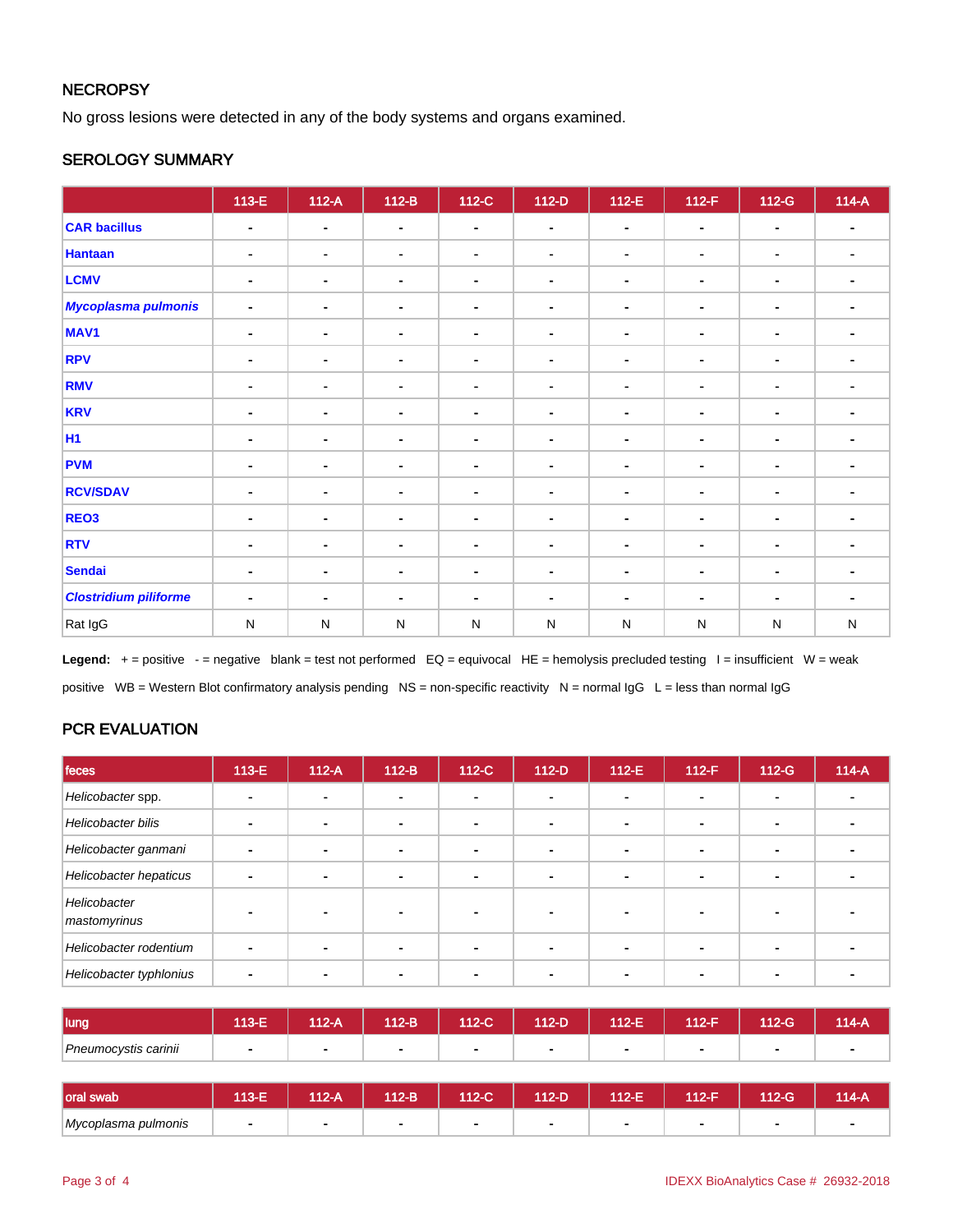| oral swab                       | 113-E | 112-A | 112-B | 112-C | 112-D | 112-E | $412-F$ | 112-G          | 114-A |
|---------------------------------|-------|-------|-------|-------|-------|-------|---------|----------------|-------|
| Streptobacillus<br>moniliformis |       |       |       | л.    |       |       |         | $\blacksquare$ |       |

Legend: + = positive - = negative id:id = pooled sample range id+id+id = non-range pooled sample NT or blank = no test performed wps = weak positive Testing in progress

# **PARASITOLOGY**

|           | 113-E | $112-A$ | $112-B$ | $112-C$ | 112-D | $112-E$ | <b>112-F</b> | $112-G$ | 114-A |
|-----------|-------|---------|---------|---------|-------|---------|--------------|---------|-------|
| parasites |       |         |         |         |       |         |              |         |       |

# **MICROBIOLOGY**

Specimen/Source: cecum

| <b>Isolate</b>      | 113-E | $112-A$ | 112-B | 112-C | $112-D$ | 112-E | 112-F | 112-G | 114-A |
|---------------------|-------|---------|-------|-------|---------|-------|-------|-------|-------|
| Salmonella enterica |       | ٠       |       |       |         |       |       |       |       |

#### Specimen/Source: nasopharynx

| <b>Isolate</b>                              | $113-E$        | $112-A$ | $112-B$ | $112-C$ | $112-D$        | $112-E$        | $112-F$ | $112-G$ | $114-A$ |
|---------------------------------------------|----------------|---------|---------|---------|----------------|----------------|---------|---------|---------|
| Corynebacterium kutscheri                   | $\blacksquare$ |         |         |         | $\blacksquare$ | $\blacksquare$ |         |         |         |
| Pasteurella multocida                       |                |         |         |         |                | $\blacksquare$ |         |         |         |
| Pasteurella pneumotropica<br>biotype Heyl   |                | ۰       |         |         |                |                |         |         |         |
| Pasteurella pneumotropica<br>biotype Jawetz |                |         |         |         |                |                |         |         |         |
| Streptococcus pneumoniae                    |                |         |         |         |                |                |         |         |         |

Legend:  $+=$  agent recovered - = agent not recovered blank = test not performed  $n =$  no growth  $X =$  Preliminary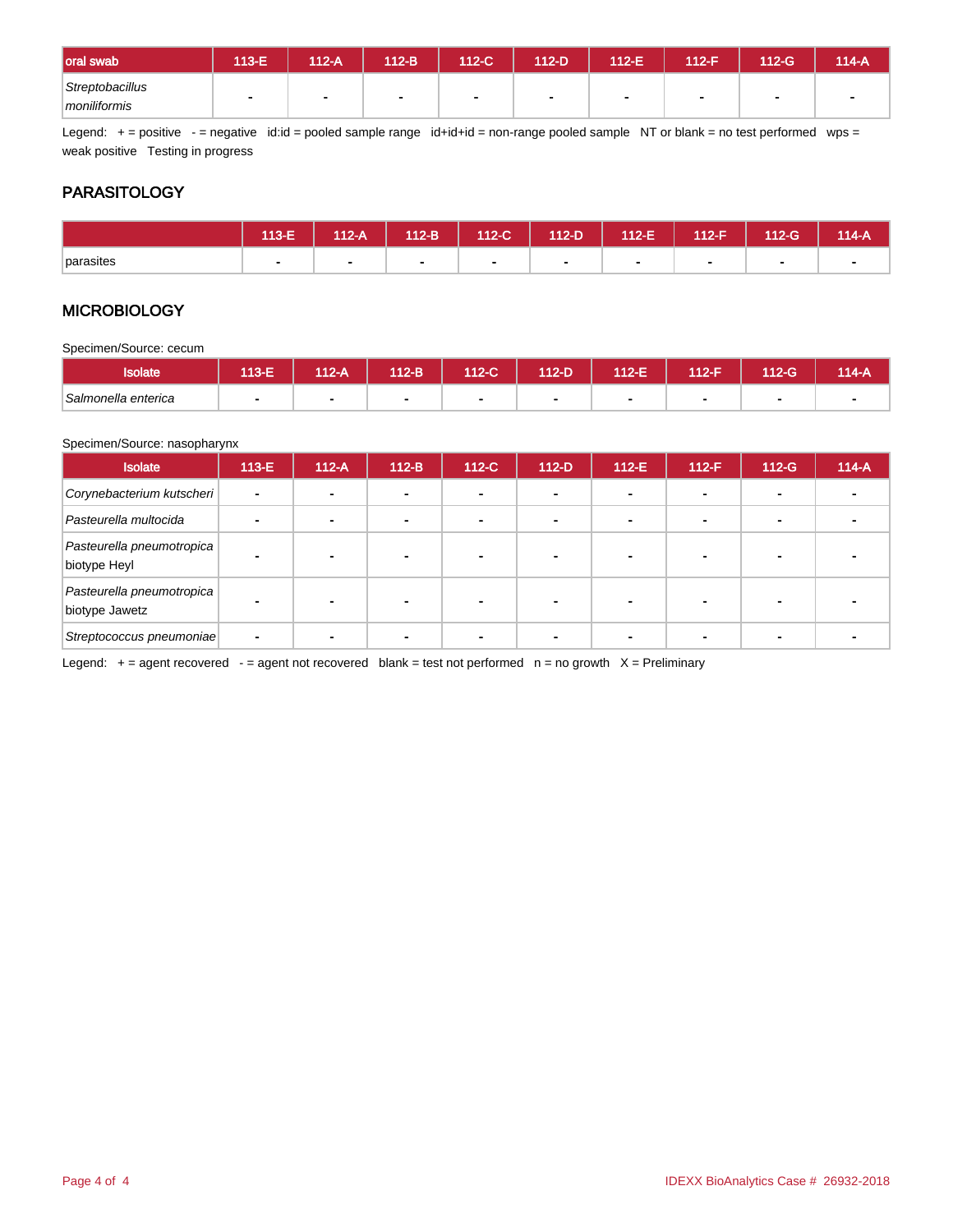



# FINAL REPORT OF LABORATORY EXAMINATION 4011 Discovery Drive, Columbia, MO 65201 1-800-669-0825 1-573-499-5700 idexxbioanalytics@idexx.com www.idexxbioanalytics.com

## IDEXX BioAnalytics Case # 26932-2018 Received: 9/18/2018

Completed: 9/26/2018

## SEROLOGY DETAILS

|                                       | <b>Baseline</b> | 113-E                        | $112-A$                      | $112-B$                      | 112-C          | $112-D$                      | 112-E          | 112-F                        | 112-G                        | $114-A$        |
|---------------------------------------|-----------------|------------------------------|------------------------------|------------------------------|----------------|------------------------------|----------------|------------------------------|------------------------------|----------------|
| <b>CAR bacillus</b>                   |                 |                              |                              |                              |                |                              |                |                              |                              |                |
| CAR bacillus purified<br>bacteria     | MFI > 3.750     |                              |                              |                              |                |                              |                |                              |                              |                |
| <b>Hantaan</b>                        |                 |                              |                              |                              |                |                              |                |                              |                              |                |
| Hantaan NP                            | MFI > 4.000     |                              |                              | ä,                           | $\blacksquare$ | $\blacksquare$               | $\blacksquare$ | $\blacksquare$               | $\blacksquare$               |                |
| <b>LCMV</b>                           |                 |                              |                              |                              |                |                              |                |                              |                              |                |
| LCMV recombinant                      | MFI > 3.000     | $\blacksquare$               | $\blacksquare$               | $\qquad \qquad \blacksquare$ | $\blacksquare$ | $\qquad \qquad \blacksquare$ | $\blacksquare$ | ä,                           | $\blacksquare$               | $\blacksquare$ |
| <b>Mycoplasma pulmonis</b>            |                 |                              |                              |                              |                |                              |                |                              |                              |                |
| M. pulmonis purified<br>bacteria      | MFI > 4.250     |                              |                              |                              |                |                              | $\blacksquare$ | $\blacksquare$               | $\blacksquare$               |                |
| <b>MAV1</b>                           |                 |                              |                              |                              |                |                              |                |                              |                              |                |
| MAV1 purified virus                   | MFI > 3.750     | $\blacksquare$               |                              | ۰                            | $\blacksquare$ | $\qquad \qquad \blacksquare$ | ۰              | $\blacksquare$               | -                            |                |
| <b>RPV</b>                            |                 |                              |                              |                              |                |                              |                |                              |                              |                |
| RPV purified virus                    | MFI > 2.500     | $\qquad \qquad \blacksquare$ | ٠                            | ۰                            | $\blacksquare$ | $\qquad \qquad \blacksquare$ | $\blacksquare$ | $\blacksquare$               | $\blacksquare$               |                |
| NS1 <sup>1</sup>                      | MFI > 3.750     | ä,                           |                              | $\blacksquare$               | $\blacksquare$ | $\qquad \qquad \blacksquare$ | ä,             | $\blacksquare$               | $\blacksquare$               |                |
| <b>RMV</b>                            |                 |                              |                              |                              |                |                              |                |                              |                              |                |
| RMV VP2 recombinant                   | MFI > 2.000     | $\blacksquare$               | $\blacksquare$               | $\blacksquare$               | $\blacksquare$ | $\blacksquare$               | $\blacksquare$ | $\qquad \qquad \blacksquare$ | $\blacksquare$               | ÷,             |
| NS1 <sup>1</sup>                      | MFI > 3.750     | $\overline{\phantom{a}}$     | ۰                            | $\blacksquare$               | $\blacksquare$ |                              | $\blacksquare$ | $\blacksquare$               | $\overline{\phantom{a}}$     | ۰              |
| <b>KRV</b>                            |                 |                              |                              |                              |                |                              |                |                              |                              |                |
| KRV purified virus                    | MFI > 3.250     | $\blacksquare$               | $\blacksquare$               | $\qquad \qquad \blacksquare$ | $\blacksquare$ | $\blacksquare$               | $\blacksquare$ | $\blacksquare$               | $\blacksquare$               | ٠              |
| NS1 <sup>1</sup>                      | MFI > 3.750     | ä,                           |                              | $\blacksquare$               | $\overline{a}$ | $\blacksquare$               | ä,             | $\blacksquare$               | $\blacksquare$               |                |
| <b>H1</b>                             |                 |                              |                              |                              |                |                              |                |                              |                              |                |
| H1 purified virus                     | MFI > 1.750     | $\blacksquare$               | $\qquad \qquad \blacksquare$ | $\blacksquare$               | $\blacksquare$ | $\blacksquare$               | $\blacksquare$ | $\blacksquare$               | $\blacksquare$               | ٠              |
| NS1 <sup>1</sup>                      | MFI > 3.750     | $\blacksquare$               | ٠                            | $\blacksquare$               | $\blacksquare$ | $\blacksquare$               | $\blacksquare$ | $\overline{a}$               | $\overline{\phantom{a}}$     |                |
| <b>PVM</b>                            |                 |                              |                              |                              |                |                              |                |                              |                              |                |
| PVM purified virus                    | MFI > 2.500     | ä,                           | $\blacksquare$               | ä,                           | $\blacksquare$ | $\blacksquare$               | $\blacksquare$ | $\blacksquare$               | ÷,                           |                |
| <b>RCV/SDAV</b>                       |                 |                              |                              |                              |                |                              |                |                              |                              |                |
| RCV/SDAV purified virus   MFI > 3.750 |                 | $\blacksquare$               | $\blacksquare$               | $\qquad \qquad \blacksquare$ | $\blacksquare$ | $\blacksquare$               | $\blacksquare$ | $\blacksquare$               | $\qquad \qquad \blacksquare$ | $\blacksquare$ |

If you have questions, please call our toll free number at 1-800-669-0825 or e-mail us at IdexxBioAnalytics@idexx.com.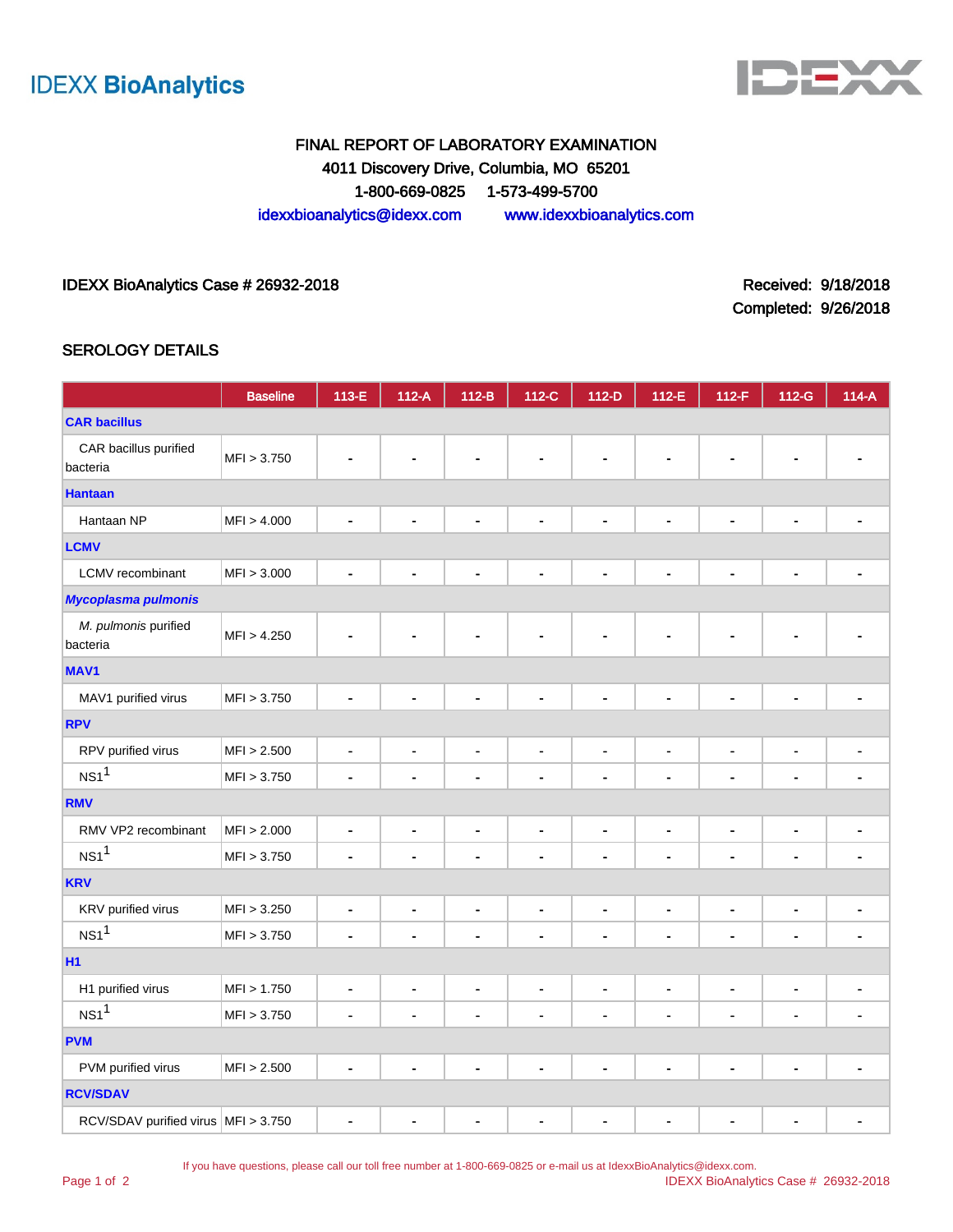|                                            | <b>Baseline</b> | $113-E$        | $112-A$ | $112-B$        | 112-C          | $112-D$        | $112-E$        | $112-F$        | $112-G$        | $114-A$ |
|--------------------------------------------|-----------------|----------------|---------|----------------|----------------|----------------|----------------|----------------|----------------|---------|
| RCV/SDAV Spike                             | MFI > 3.750     |                |         | $\blacksquare$ | $\blacksquare$ | $\blacksquare$ | $\blacksquare$ | $\blacksquare$ | $\blacksquare$ |         |
| REO <sub>3</sub>                           |                 |                |         |                |                |                |                |                |                |         |
| REO3 purified virus                        | MFI > 4.900     | $\blacksquare$ | ۰       | ۰              | $\blacksquare$ | $\blacksquare$ | $\sim$         | $\blacksquare$ | $\blacksquare$ |         |
| <b>RTV</b>                                 |                 |                |         |                |                |                |                |                |                |         |
| RTV purified virus                         | MFI > 2.000     |                |         | ۰              | ۰              | ۰              | $\blacksquare$ | $\blacksquare$ | $\blacksquare$ |         |
| TMEV purified virus                        | MFI > 2.000     |                |         | $\blacksquare$ | $\blacksquare$ | $\blacksquare$ | $\blacksquare$ | $\blacksquare$ | $\blacksquare$ |         |
| <b>Sendai</b>                              |                 |                |         |                |                |                |                |                |                |         |
| Sendai purified virus                      | MFI > 3.750     |                |         | ۰              | ۰              | $\blacksquare$ | $\blacksquare$ | $\blacksquare$ | $\blacksquare$ |         |
| <b>Clostridium piliforme</b>               |                 |                |         |                |                |                |                |                |                |         |
| Clostridium piliforme<br>purified bacteria | MFI > 4.950     |                |         | $\blacksquare$ | $\blacksquare$ | $\blacksquare$ | $\blacksquare$ | $\blacksquare$ | $\blacksquare$ |         |

**NS11 :** NS1 protein is highly conserved among rodent parvoviruses and thus serves as a generic assay for parvovirus seroconversion.

Legend: + = positive - = negative blank = test not performed EQ = equivocal HE = hemolysis precluded testing I = insufficient W = weak positive WB = Western Blot confirmatory analysis pending NS = non-specific reactivity N = normal IgG L = less than normal IgG

Positive MFI results are reported as "+" followed by a number from 1 to 33 in thousands rounded off to the nearest thousand.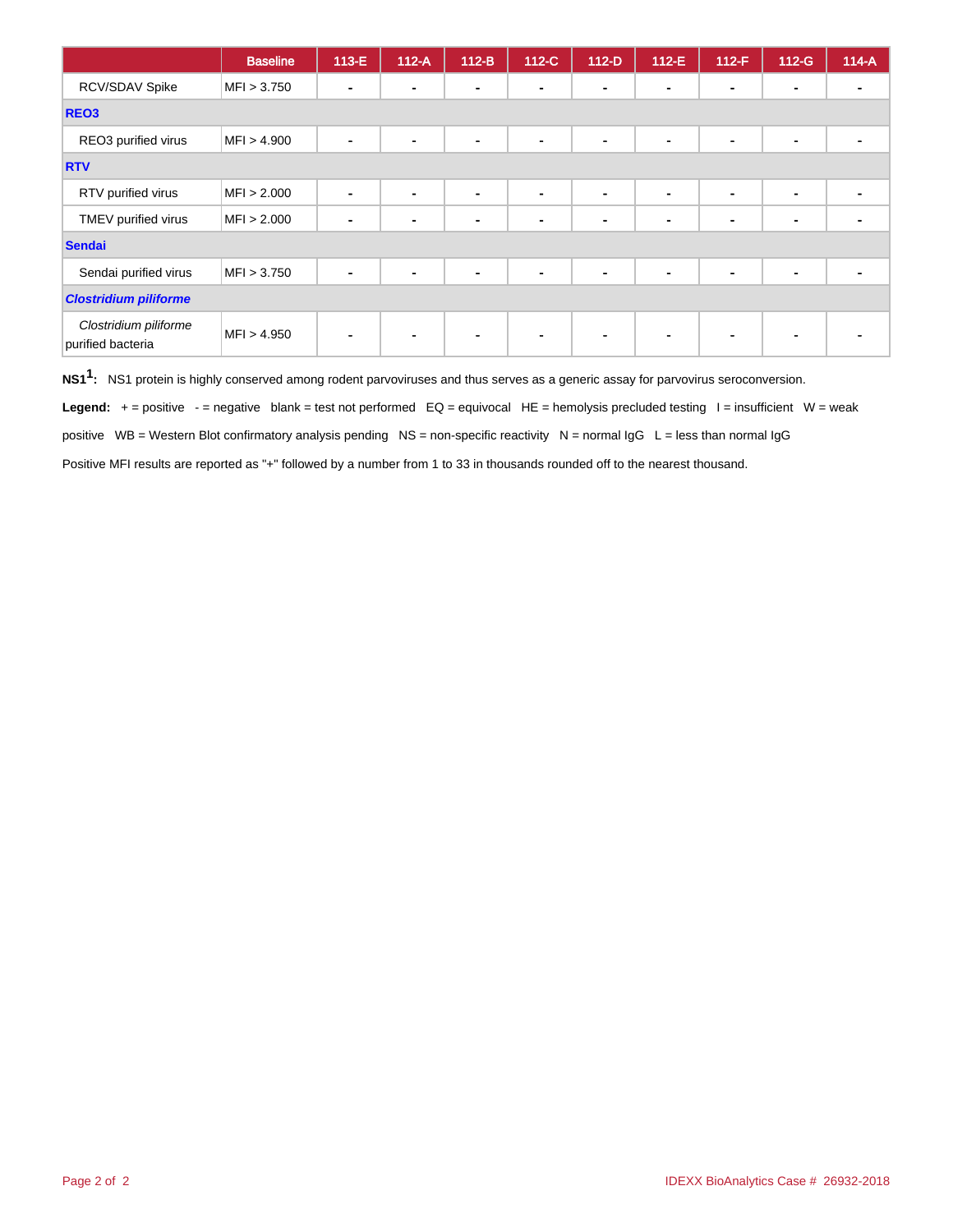



Completed: 9/20/2018

# FINAL REPORT OF LABORATORY EXAMINATION 4011 Discovery Drive, Columbia, MO 65201 1-800-669-0825 1-573-499-5700 idexxbioanalytics@idexx.com www.idexxbioanalytics.com

### IDEXX BioAnalytics Case # 27169-2018 Received: 9/19/2018

### Submitted By

Resource Center Animals-RRRC University of Missouri-RRRC Columbia, MO 65201

Phone: 573-884-7970

Email: jfedor@mail.missouri.edu; brydae@missouri.edu; watermanjd@missouri.edu; dixonl@missouri.edu; oneilla@missouri.edu; oconnore@missouri.edu; mcdowellm@missouri.edu; RhoadesJN@missouri.edu; hensone@missouri.edu

Fax: [573] 884=7521 Email: FranklinC@missouri.edu

## Referred By

Craig Franklin University of Missouri-Franklin Veterinary Pathobiology 4011 Discovery Drive Columbia, MO 65201

## Specimen Description

Species: rat Description: 4 Rat Fur Mite Swabs Number of Specimens/Animals: 4 Building/Facility: Discivery Ridge

| ID | <b>Client ID</b>                  | Investigator | Room # |
|----|-----------------------------------|--------------|--------|
| 1  | 1 rat fur mite swab               | <b>Bryda</b> | W113   |
| 2  | 1 rat fur mite swab               | <b>Bryda</b> | W114   |
| 3  | 1 fur mitw swab racks<br>$1 - 4A$ | <b>Bryda</b> | W112   |
| 4  | 1 rat fur mite swab<br>racks 4B-7 | <b>Bryda</b> | W112   |

## **Services/Tests Performed:** Fur Mite

**PCR evaluation for:** Myocoptes, Radfordia/Myobia

**General Comments:** Quarterly Fur Mite Swabs. AO

**Summary:** All test results were negative.

Page 1 of 2